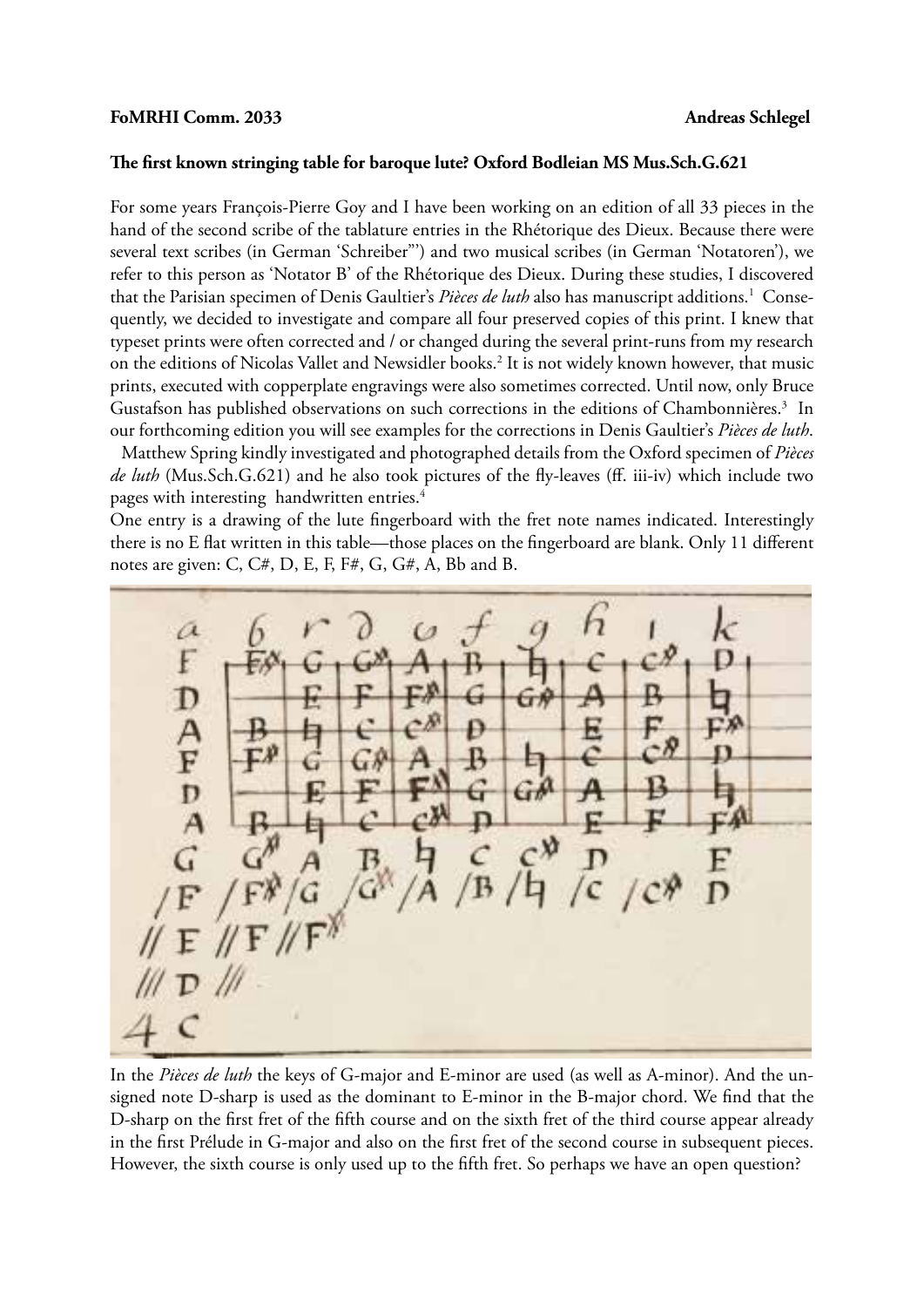The second page gives two tables: the left-hand one is in the form of a list and the right-hand one in the form of a table with numerical entries.

| $\frac{3}{6}$<br>$\pm\sigma_{\rm H}$<br>$\mathcal{G}$<br>$11$ ou $12$ .<br>$150*16.$<br>24.<br>$320$ egousoj.<br>$\begin{array}{c} 7 \\ 8 \end{array}$<br>420443.<br>$9.49$ ou 50 Oc.13 on 14-1.<br>$0c.18$ pu 19. pdf a 20-<br>82.<br>$\mathbf{1}$ | I<br>$\overline{2}$<br>3<br>6<br>B<br>10<br>11 | Ð<br>6<br>8<br>П<br>15<br>24<br>30<br>38<br>46<br>58<br>73 | $11\frac{1}{2}12$<br>$15\frac{1}{2}16$<br>25<br>32<br>40<br>47<br>60<br>75 | Q.F.<br>$12.12 \div 13$<br>18.19.20 |  |
|-----------------------------------------------------------------------------------------------------------------------------------------------------------------------------------------------------------------------------------------------------|------------------------------------------------|------------------------------------------------------------|----------------------------------------------------------------------------|-------------------------------------|--|
|-----------------------------------------------------------------------------------------------------------------------------------------------------------------------------------------------------------------------------------------------------|------------------------------------------------|------------------------------------------------------------|----------------------------------------------------------------------------|-------------------------------------|--|

My first impression was that here the string gauges of an 11-courses lute are given with the number of strands (*budelli* in Italian) used to make up each string. I was confused because of the character '1/2' in the right-hand table. It seemed improbable that the strands could, or would be further divided/split in half to make an intermediate string gauge. I consulted several persons,<sup>5</sup> and it was suggested that the '1/2' could be an alternative for the written French word 'ou' (=or) seen in the left-hand table, so I accepted this possibility.

 Octave strings are apparently indicated by the abbreviation 'Oc.' in the left-hand table. The courses for which the same string as for the 'fingered courses' can be used as octave strings have no additional cipher or other indication for the octave. So I conclude that they really used the same strings for the octave and the fingered courses for the A, F and D.

There remains the question as to what the 'j' at the end of the octave indications for the 7th and 9th courses mean.

 We know Mersenne's quotation from his 'Traité des instruments a chordes', published as a part of his *Harmonie Universelle,* (Paris 1636), livre premier, p. 3:

Par exemple les plus deliées des raquettes sont composées de sept boyaux, & les plus grosses de 12. que l'on appelle les montans, & les traversans chez ceux qui montent les raquettes: d'où il es aisé de conclure que les sixiesmes des Basses de Viole, & les dixiesmes des grands Tuorbes sont faites de 48. ou de 50. & 60. boyaux, car elles sont du moins 4 ou 5-fois aussi grosses que la plus grosse des raquettes.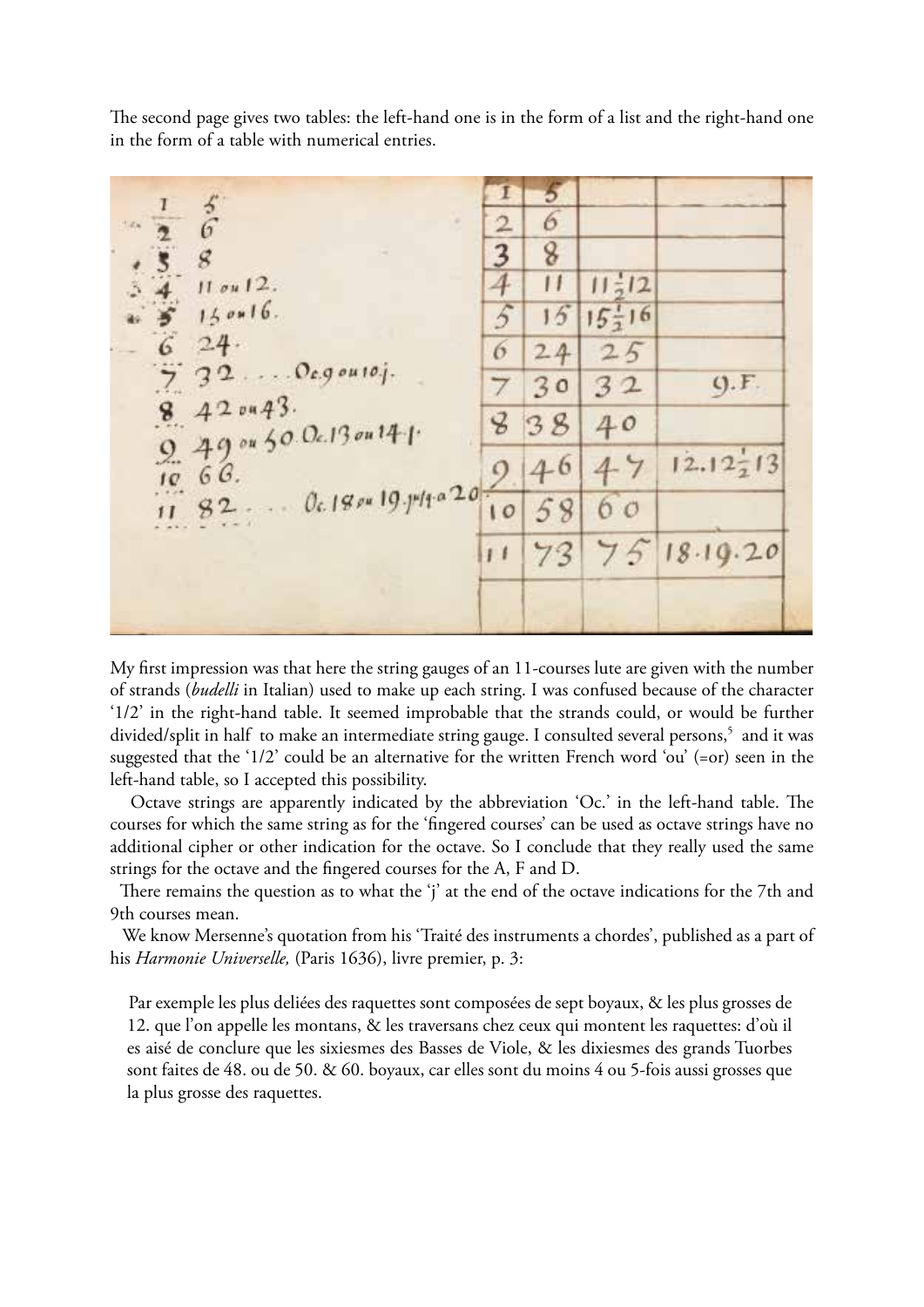So the bass viol sixths and large theorbo tenths are made of 48, 50 or 60 guts, being four or five times as fat as the fattest racquet strings. The numbers of strands used for making particular strings was known to Mersenne and that as they increase in number so does the string diameter.

 It is also useful to know that metal strings were described with the number of 'drawing' processes through the drawing die (*Ziehstein*). We have a relevant table for the Theorbenzister in PL-Kj 40145, f. 96<sup>v</sup>, which gives the 'Nuremberg' string numbers, Metal strings are thinner, if the reference number is higher:

No. 8 vom Stahl auf den 1sten Chor. No. 6 vom Stahl auf den 2ten Chor. No. 4 von Mößing 3ten Chor. No. 2 von Mößing 4ten Chor. Zu den Bässen werden folgende Saiten genommen und zwar alle von Mößing [:] No. 4 auf den 1sten Chor, No. 3 auf den 2ten Chor, No. 2 auf den 3ten Bass. Der 4., 5., 6., 7., 8. und 9. Bass müssen mit Silber umsponnene Saiten seÿn, und zwar von der klärsten bis zur gröbsten, wie bei andern kann gesehen werden.

Gut strings are produced and built up using multiple strands, so the string diameter increases with the number of strands used. How can one calculate the final diameter of a string given the number of strands used?

 For my first book *The Lute in Europe, A History to Delight* I consulted Mimmo Peruffo (in 2006) about the thinnest possible gut string and the number of strands it would require. He indicated that 4 *budelli* (strands) would give a diameter between 0.40/0.42-0.45mm. So I took 0.42 mm and 4 *budelli* as the basic information for my calculations. This takes note of the fact that the intestines were used in 'split' form and not as whole intestines. It seems that the French string-making tradition was radically different from the Italian one. In Italy, the splitting of the intestines was forbidden.<sup>6</sup> If this flyleaf table gives the number of strands per string, it must be in the French tradition of production and the table apparently supports the argument that French strings were made from split strands at the time it was compiled. The date of the table can beaccepted as 'later than 1670'—but we don't know exactly when the tables were written or by whom. The language fragments suggests that the author was French because of the French words 'ou' (or) and 'jusq. a' (until).

 However, the interpretation of the ciphers as numbers of strands is of course only one of several possibilities. At the present it is still not generally known how the strings were classified for trade: by weight (in this case the length of the string has to be the same for all diameters), by thickness (which regional measure was used?), by number of strands or by another specification.

## **Calculations**

I took a French lute with 695 mm string length and the known contemporary French pitch A=395 Hz. as the model on which to base calculations of the string diameters.

 The calculations were made by my brother-in-law, the physicist Dr. Dominik A. Tröster. and are based on the same material density for all strings and on the same diameter for all individual strands. There are some open questions about the formulation of these calculations, but at least the approach gives preliminary, provisional results that can promote further discussion and research.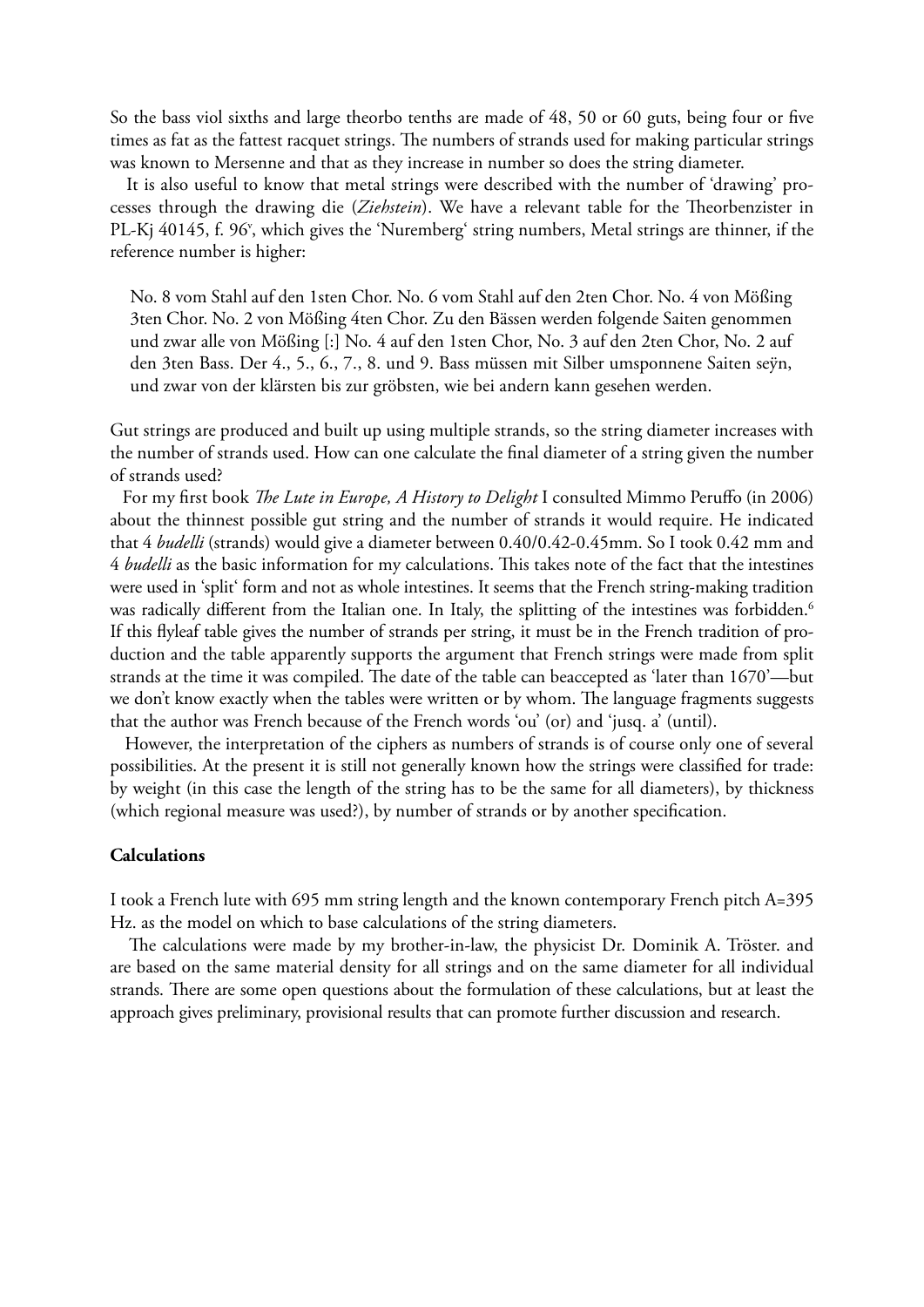| Course                         | <u>Gut strands</u> | <u>Gauge</u>     | Tension (Newtons) |  |  |  |
|--------------------------------|--------------------|------------------|-------------------|--|--|--|
| 1, f'                          | 5                  | $0.47$ mm        | 43.1              |  |  |  |
| 2, d'                          | 6                  | $0.51$ mm        | 36.6              |  |  |  |
| 3, a                           | 8                  | $0.59$ mm        | 27.4              |  |  |  |
| 4, f                           | 11 or 12           | $0.7/0.73$ mm    | 23.7/25.9         |  |  |  |
| 5, d                           | 15 or 16           | $0.81/0.84$ mm   | 22.9/24.4         |  |  |  |
| 6, A                           | 24                 | $1.03$ mm        | 20.5              |  |  |  |
| [6 octave, as per 3rd course]  |                    |                  |                   |  |  |  |
| 7, G                           | 32                 | $1.19$ mm        | 21.7              |  |  |  |
| 7 octave                       | 9 or 10            | $0.63 / 0.66$ mm | 24.5/27.2         |  |  |  |
| 8, F                           | 42 or 43           | $1.36 / 1.38$ mm | 22.6 / 23.2       |  |  |  |
| [8 octave, as per 4th course]  |                    |                  |                   |  |  |  |
| 9, E                           | 49 or 50           | $1.47/1.48$ mm   | 23.5/24           |  |  |  |
| 9 octave                       | 13 or 14           | $0.76/0.79$ mm   | 25/26.9           |  |  |  |
| 10, D                          | 66                 | $1.71$ mm        | 25.2              |  |  |  |
| [10 octave, as per 5th course] |                    |                  |                   |  |  |  |
| 11, C                          | 82                 | $1.9 \text{ mm}$ | 24.8              |  |  |  |
| 11 octave                      | $18 - 20$          | $0.89 - 0.94$ mm | 21.8-24.2         |  |  |  |

The following surprising features are noted:

- The first course has a very high tension compared with current practice. However, this seems to be a logical consequence of the possibilities of that time: The supposed diameter for a string with 4 strands would be 0.42 mm,
	- for 5 strands it's 0.47mm,
	- for 6, 0.51mm,
	- for 7, 0.56mm,
	- for 8, 0.56mm,
	- for 9, 0.63mm,
	- for 10, 0.66mm,
	- for 11, 0.70mm and
	- for 12, 0.73 mm (rounded to 2 decimal places).

So, the diameter difference is first 0.05mm, then 0.04mm and later 0.03 mm, as each strand is added.

As a result, the difference in tension between the 5, 6, 8, 11 strands specified for the first four courses and a theoretical 4, 5, 7, 10-strand specification instead would give 8.6, 6.1, 3.4 and 2.1 Newtons less tension with the thinner strings—a completely different balance.

- Explanation of the physical aspects that apply to a string under tension: Having F as force on the string, ρ as density of the material and A as area of the cross section of the string, the wave equation resolves with c as propagation speed being  $c = sqrt(F/(\rho \times A))$ .
- The wave speed, divided by the length of the string, defines the frequency of the string, when plucked.
- With same material, in order to obtain the same frequency, the tension per unit area is constant  $F/A = \text{const.}$  Twice the diameter results in four times area, hence four times the force!
- Four times the density ρ (tungsten, gold?) results in half the propagation speed and, accordingly, half the frequency when maintaining the force on the string and the area the same.
- The musician may select thinner strings for less force on the instrument; he or she may use heavier gauge for sustain; he or she may tune the string lower than nominal force to extend the lifetime of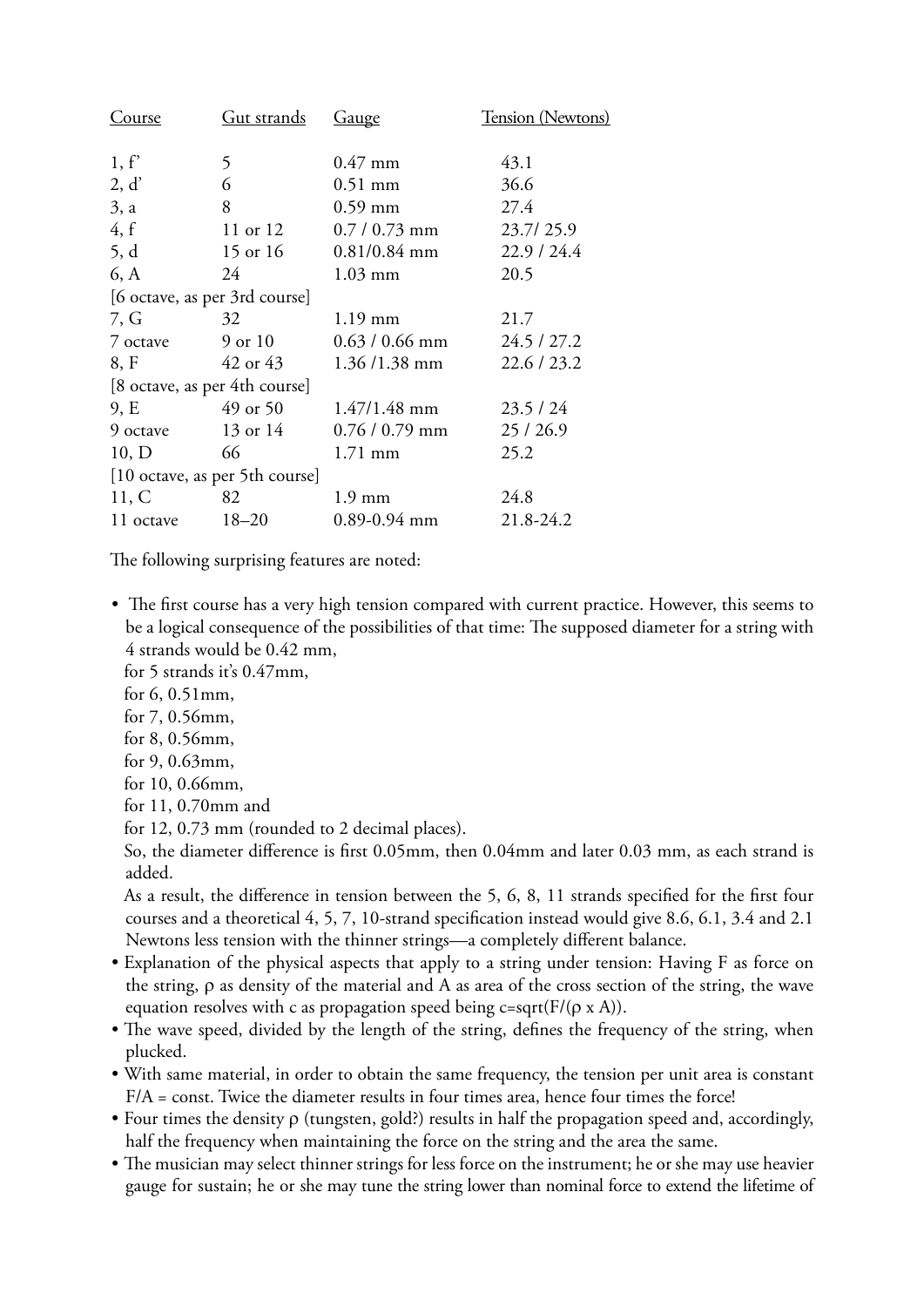the string. These choices affect the brilliance of the sound, but the physical reality is a highrope walk of compromise.

- To cut a long story short: everything is restricted by the square root of stored energy in the string and the speed of propagation along the string. Go and calculate!
- The octave strings have a much higher tension than their bass-string companions. This difference decreases towards the lower courses and in the variants written in the left-hand column, the octave of the 11th course has a lower tension than its bass companion. However, in the right-hand column, with the fatter, lower-tension basses, the octaves remain at higher tension than their respective companions.
- The calculated diameters for the bass strings are not as large as expected: The strings f' and f (1st and 4th courses) are made with 5 and 11/12 strands giving 0.47mm and 0.70/0.73 mm diameters—no direct proportionality is evident. Similarly d' and d (2nd and 5th courses) are made with 6 and 15/16 strands respectively, giving 0.51mm and 0.81/0.84 mm diameters. The a and A strings (3rd and 6th courses) employ 8 and 24 strands giving 0.59mm and 1.03 mm diameters respectively.

At the lute symposium in Utrecht (31. August 2013) it was possible to present the table to a wider public. In *Lute News* 107, Chris Goodwin published first thoughts and some statements I gave at Utrecht. There are some interesting open questions and we hope that the publication of this material will help to find some answers.

1. Under what nomenclature were strings ordered and traded and in which regions, in the 16th, 17th and 18th centuries? Was it done by specifying the number of strands, as apparently in our flyleaf string table?

2. What was the actual diameter range for the component strands?

3. When and where were split gut strands introduced and used?

4. Were overspun strings, once they had been invented, sold with a nomenclatura that used 'gut-equivalent' numbers? If not, this table appears to show that plain gut strings were still used for basses after the invention of overspun strings. (Incidentally the first source I know for the use of overspun strings on lutes is the *Frauenzimmer Lexicon*, printed in Leipzig in 1715, col. 1138.)

5. Were bass strings made with 'loaded', impregnated gut strands that were more dense? The calculated diameters for the bass strings in the table are not as large as might be expected and that suggests a denser material composition or perhaps overwound strings. (see also 4 above)

Some additional points are noted here, because these discoveries could change our thinking on stringing:

- It seems that the range of two octaves and a fourth was in use since by 1490/1500. We have sources (Pesaro MS *c*.1490-1500, music; Virdung 1511, text; Judenkünig 1523, text; Gerle 1532, music) and the fact, that the use of the seventh course standing a fourth below the sixth course arises in print only in 1582 (music by Jobin) should no longer be taken as a proof that the string technology had changed and that this range was a new achievement. Perhaps a new technology improved the thicker strings, but only incrementally; if so it seems that only(!) the sound quality, the handling or the quality of the intonation were improved; the range of the later instruments had not enlarged.
- We have to distinguish between the range or compass of notes and the range for the string material. A theorbo has in fact a very small range for its string material of only 16 semitones: in the *petit jeu* from the highest (third) course in b down to A (one octave and one tone) and on the